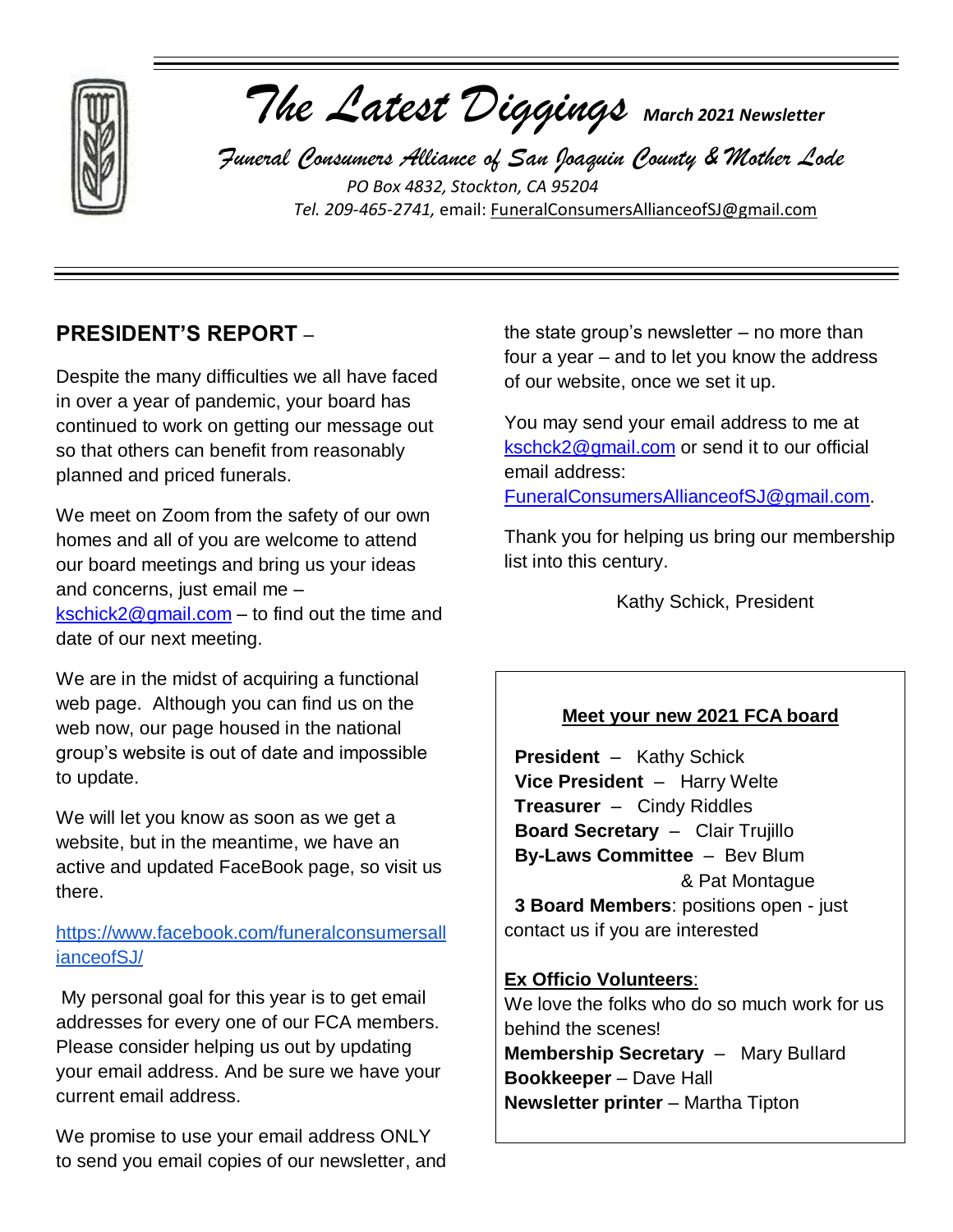## **DONATIONS since September, 2020**

Maryella Allred Rosemary Atkinson Janet Bonner Linda Fay Danes Wendell Eggleston Ella Evans Julie & William Factor Vivian Faulk Stephen Fidanque Gladys Finucane Myrna Hoyt Jonathan Jacoby Gay King Martha Kulisch Joanne & Michael Lamm Sharon Langston Margaret & Russell Lawson Wendy Leandro Julie Bates-Livesay & Kimba Livesay Beverly Fitch McCarthy Dianne & Dick McCleery Pricilla & Bill McGregor Sara & Dwane Milnes Gwinnett Mitchell Yvonne Phillips Edward Puulei Helen Reeve Marilyn & Robert Remenyi Cynthia Riddles Dorothy Riddles Martha & Jose Santiago Kathy Schick Rena & Melvin Silveira Sally Spenker

Laura Sun Mary Swift Joanne & Henry Talbot Erin & Daniel Thiele Mary Lois & Syd Thompson Clair Trujillo Patricia Voss Myrna Walker Harry Welte Elaine & William Werner Nishka Yudnich

# **THANK YOU TO ALL WHO DONATED TO KEEP OUR AFFILIATE GOING!**

#### ♥ ♥ ♥ ♥ ♥ ♥ ♥ ♥ ♥ ♥ ♥ ♥ ♥

## **OUR SPEAKERS' BUREAU**

We would like to take our message about planning ahead for our funerals, especially to avoid horrendous costs and decisions by surviving family members while they are grieving.

Mary Bullard and Kathy Schick are ready to come speak (5 to 15 minutes, as requested) to members of your service organizations and church groups and spread our message.

We have lovely and colorful flyers to share with them as well.

Do you know a group which would like a brief speaker for their meeting, or that would appreciate our message?

Call us at 209-465-2741 or email us at

[FuneralConsumersAllianceofSJ@gmail.com](mailto:FuneralConsumersAllianceofSJ@gmail.com)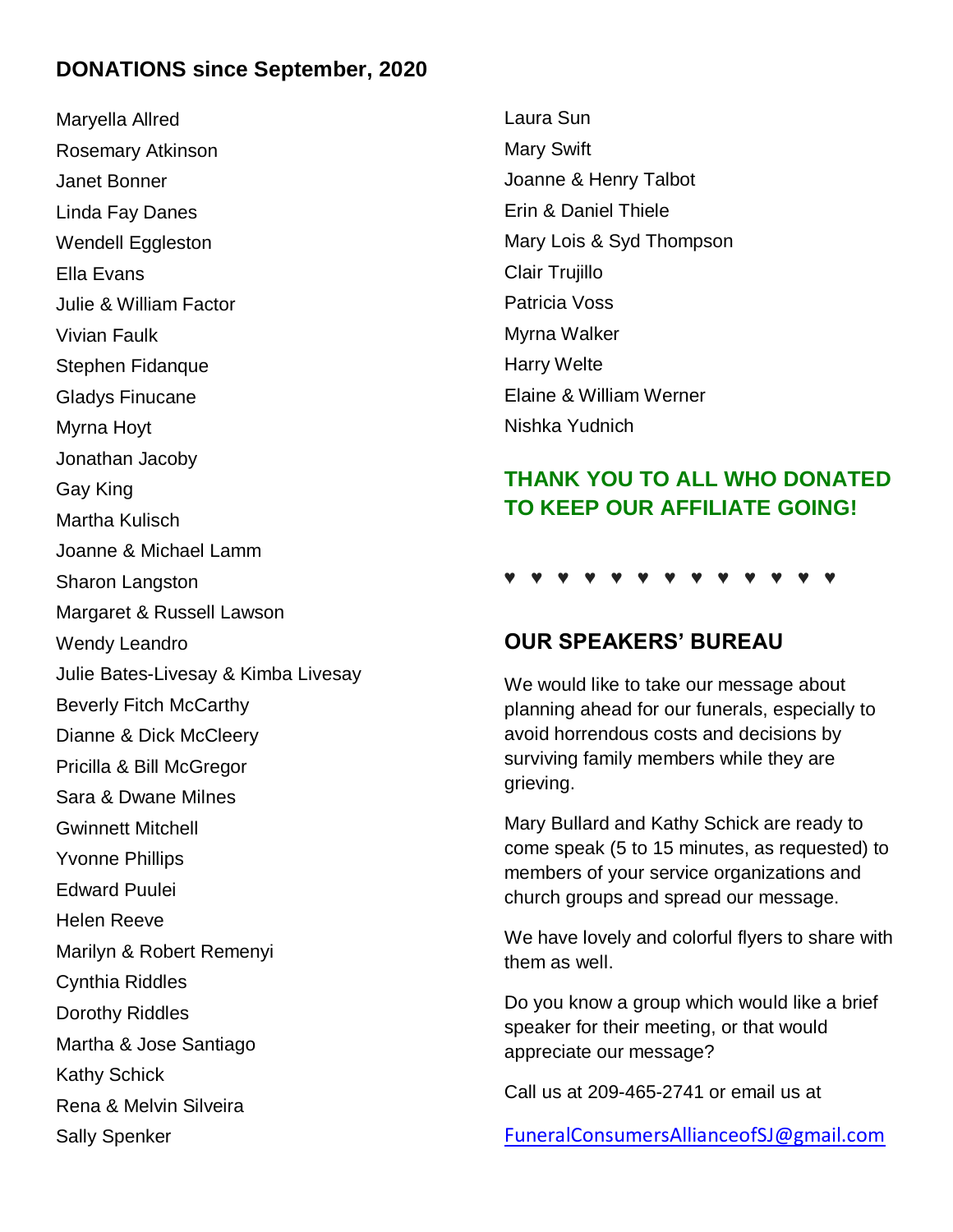# **NOTE TO MEMBERS:**

FCA of San Joaquin and the Mother Lode plans to recommend bylaws revisions at its next Fall Annual Members Meeting. One significant change would change members' once-in-a-lifetime donation to a yearly donation, like most other nonprofit organizations.

Some local families are being exploited by locally-owned mortuaries bought up by a nation-wide corporation seeking local monopolies to eliminate competitive prices. These tend to propose expensive and often environmentally-harmful elements not required by law. FCA needs to expand community education so families know that less expensive funerals can be equally beautiful and comforting, and to compare prices from several mortuaries.

Annual modest dues would help FCA reach more people and also help maintain current membership records, as FCA is not always notified when a member dies or moves away.

Your Board of Directors would greatly appreciate your views on this Bylaws change and others we'll send before the Fall meeting.

#### Just email:

#### **[FuneralConsumersAllianceofSJ@gmail.com](mailto:FuneralConsumersAllianceofSJ@gmail.com)**

or drop a note to

**FCA of SJ & ML PO Box 4832 Stockton, CA 95204.**

```
♥ ♥ ♥ ♥ ♥ ♥ ♥ ♥ ♥ ♥
```
Thank you for letting our board know

how we can serve you best.

# **SPREAD THE WORD: FCA'S VALUE**

Tell your family, your friends, your neighbors about F.C.A.

Direct Cremation - \$685/\$775

Immediate Burial - \$1,585/\$1,694,

depending on which funeral home you choose, rather than the thousands of dollars more that others pay.

♥ A cremation with services averages over \$3200 in California, and that is without the urn.

♥ A traditional funeral in California averages just under \$10,000, with plots and grave markers extra.

♥ ♥ ♥ ♥ ♥ ♥ ♥ ♥ ♥ ♥ ♥ ♥ ♥

# **A NEW STATE NEWSLETTER**

If you are receiving this newsletter as an email attachment, you will find the February newsletter from FCA California attached.

Otherwise, you should be able to find their newsletter on the state's website at [WWW.FCA-CALIF.ORG.](http://www.fca-calif.org/)

Send us your email addresses so we can keep you up with each quarterly issue.